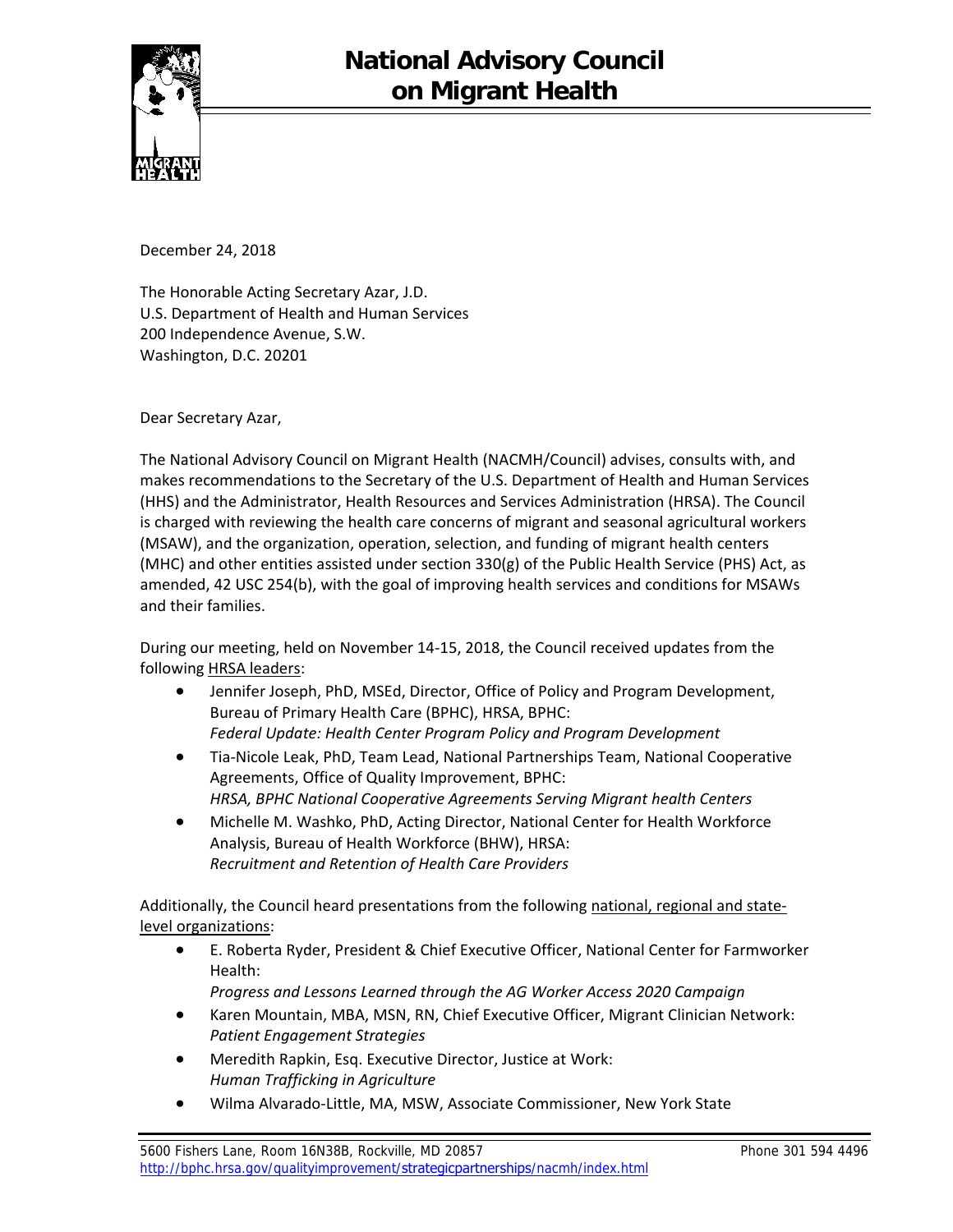Department of Health; Director, Office of Minority Health & Health Disparities Prevention: *Importance of Health Literacy for Migrant and Seasonal Agricultural Worker Health* 

The Council also received public comments:

- Hanni Stoklosa, MD, MPH. and Vicki Rosenthal, MSW, HEAL (Health, Education, Advocacy, Linkage) Trafficking, and Anita S. Teekah, Esq., ATEST (Alliance To End Slavery and Trafficking) jointly commented on challenges regarding human trafficking, patient engagement and provision of essential health services for migrant agricultural workers.
- Katherine Chon, Director, Office on Trafficking in Persons (OTP), Administration for Children and Families (ACF), U.S. Department of Health and Human Services provided data to support that migrant health workers often face challenges accessing workplaces, with employers sometimes banning health care providers and/or legal aid from employer-controlled housing facilities. Some of these concerns have raised red flags for exploitation and human trafficking conditions.

On behalf of the Council that met November 14-15, 2018 and in accordance with the charge given to the Council, we submit the following recommendations for your consideration.

# **Recommendation I**

*NACMH recommends that HRSA renew its effort to increase access to care for MSAWs by systemizing a national and state-level outreach plan, based on an accurate identification of the number of MSAWs and family members eligible for Health Center Program (HCP) services. Accuracy is highly contingent upon standardized definitions for enumeration of MSAWs. As well, systematic processes and procedures are required to identify, screen, and refer MSAWs. When implemented, HRSA will be able to gauge the accurate penetration rate of successful outreach efforts. This will also enable HRSA to accurately plan and interpret the impact of the HCP on MSAWs and their families. The following strategies will contribute towards the success of this effort:* 

- **(1)** *Establish data and information sharing agreements at points where agricultural workers interface with private organizations and federal agencies. Private organizations may include growers associations; Department of Labor registered farm labor contractors and Legal Services Corporations. Examples of Federal agencies include Occupational Safety and Health Administration and the National Institute for Occupational Safety and Health, as they fulfill responsibilities for recommending and implementing health and safety standards in agriculture.*
- **(2)** *Standardize patient intake processes to ensure self-identification is not a barrier to accurate MSAW identification by providing HCP grantees with ongoing training and technical assistance.*
- **(3)** *Hold MHC and their Board of Director's accountable for the migrant funding they receive, to establish and evaluate progress of the identification of MSAWs; MHCs should define their outreach to MSAW, as part of the compliance requirements.*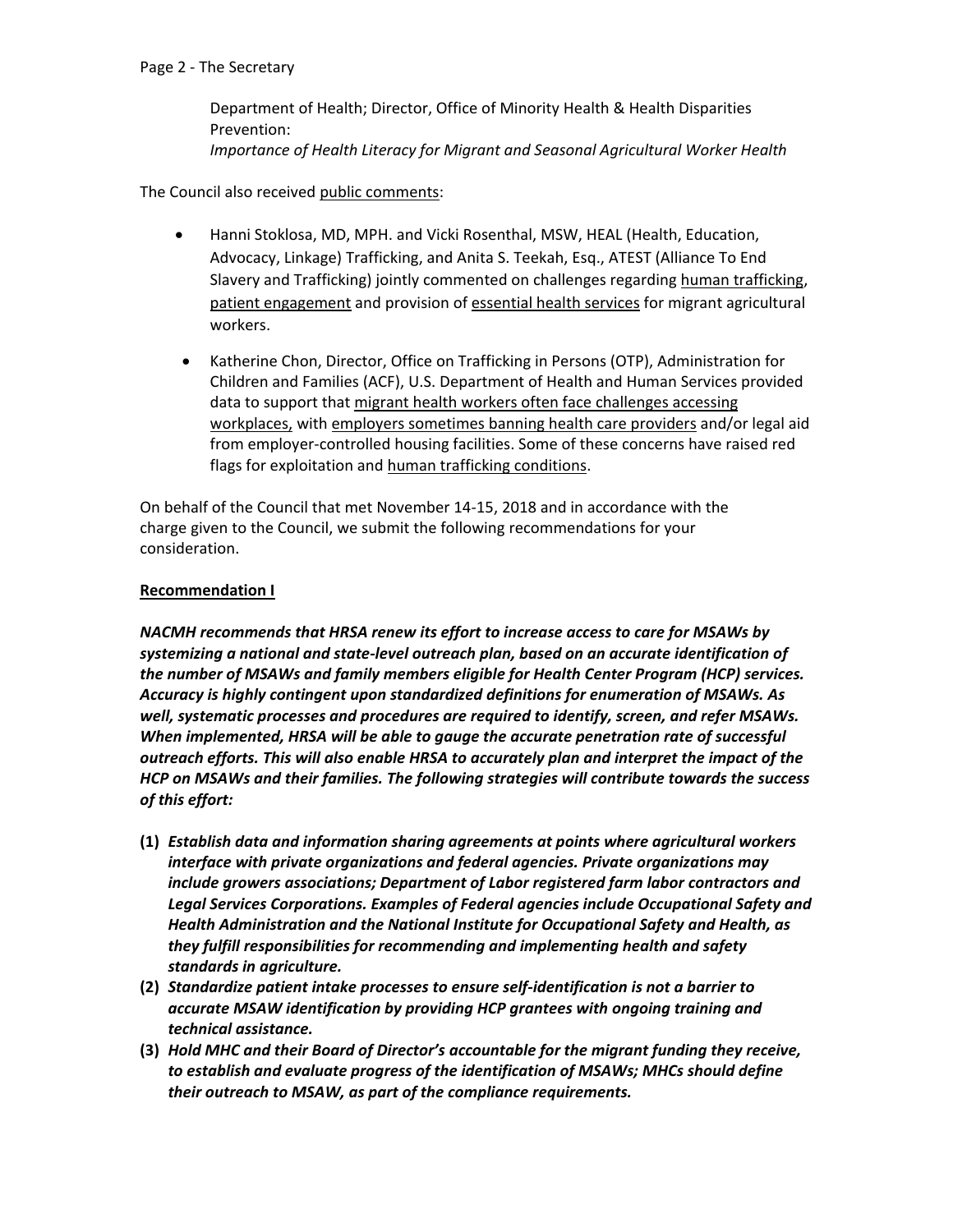- **(4)** *Provide incentives to MHCs that increase MSAW patient enrollment.*
- **(5)** *Allocate funding for a designated special population liaison at the MHC executive level, to increase compliance with intake and MSAW identification protocol.*
- **(6)** *Support service provision to improve access through non-traditional outreach efforts including a voucher program, and collaborations with Migrant Head Start programs and Migrant Education.*
- **(7)** *Fund MHCs to implement evidence based outreach and health education programs utilizing culturally competent promotoras.[i](#page-9-0)*
- **(8)** *Fund mobile health units that go out to the rural communities.*
- **(9)** *Collaborate with CMS to create effective telehealth reimbursement to increase access for MSAWs in remote locations.*

### **Background:**

The last substantial enumeration study of MSAWs was done in 2000. This count covered only ten (10) states. The data is now outdated (18 years old) and incomplete in that it counts the western and central states, when other data shows that there is a large MSAW population in the eastern states. For example, New York<sup>[ii](#page-9-0)</sup> is one of the leading apple producing states in the country but was not included in the count. There have been many changes that affect the MSAW population, including their number and characteristics, resulting in changes in patterns of farmworker migration in the past two decades.

The current estimates of the MSAW population are not a reliable source of information for HRSA to accurately assess needs. For example, Uniform Data System (UDS)<sup>[iii](#page-9-0)</sup> submissions for calendar year (CY) 2017 obtained from over 1,400 community and migrant health center sites across the US indicate that the HCP currently serves approximately 20 percent of the nation's MSAW population.<sup>*i*v</sup> These estimates are based upon a count of the number of MSAWs in the nation that is out dated. UDS data on MSAWs served by the HCP may also not accurately reflect all MSAWs served by the HCP. Not all MSAWs self-identify during patient registration and accurate data collection is largely dependent on health center staff.

HRSA provides funding to support the National Agricultural Worker Survey (NAWS), a random sample survey of US crop workers, conducted by the Department of Labor (DOL). However, data collected through this instrument is neither sufficient for an estimation of a total number of MSAWs, nor provides a complete picture of the health needs of MSAWs as per the HRSA definition. The DOL and HRSA have significant differences in the definition/identification of MSAWs. DOL surveys crop workers, which does not include all MSAWs that work in farm labor and are eligible under the HRSA definition, such as livestock workers, post-production workers employed in processing plants and truck drivers. NAWS also excludes H2A workers, who increasingly make up a large number of migrant agricultural workers, the Department of State issued over 134,000 visas to H2A workers in 2016, which accounts for approximately seven (7) percent of the crop workforce in the US. Additionally, there is a discrepancy between the DOL and HRSA definition of a migrant worker, NAWS defines a migrant worker as someone that traveled 75 miles to do agricultural work, while HRSA does not include mileage in their definition. NAWS does not include crop workers not employed in agriculture in the last year, while HCP includes retired agricultural workers as its target population. $v$ 

An accurate definition of the need for services for its target population is contingent on standardized definitions for enumeration of MSAWs, as well as systematic processes and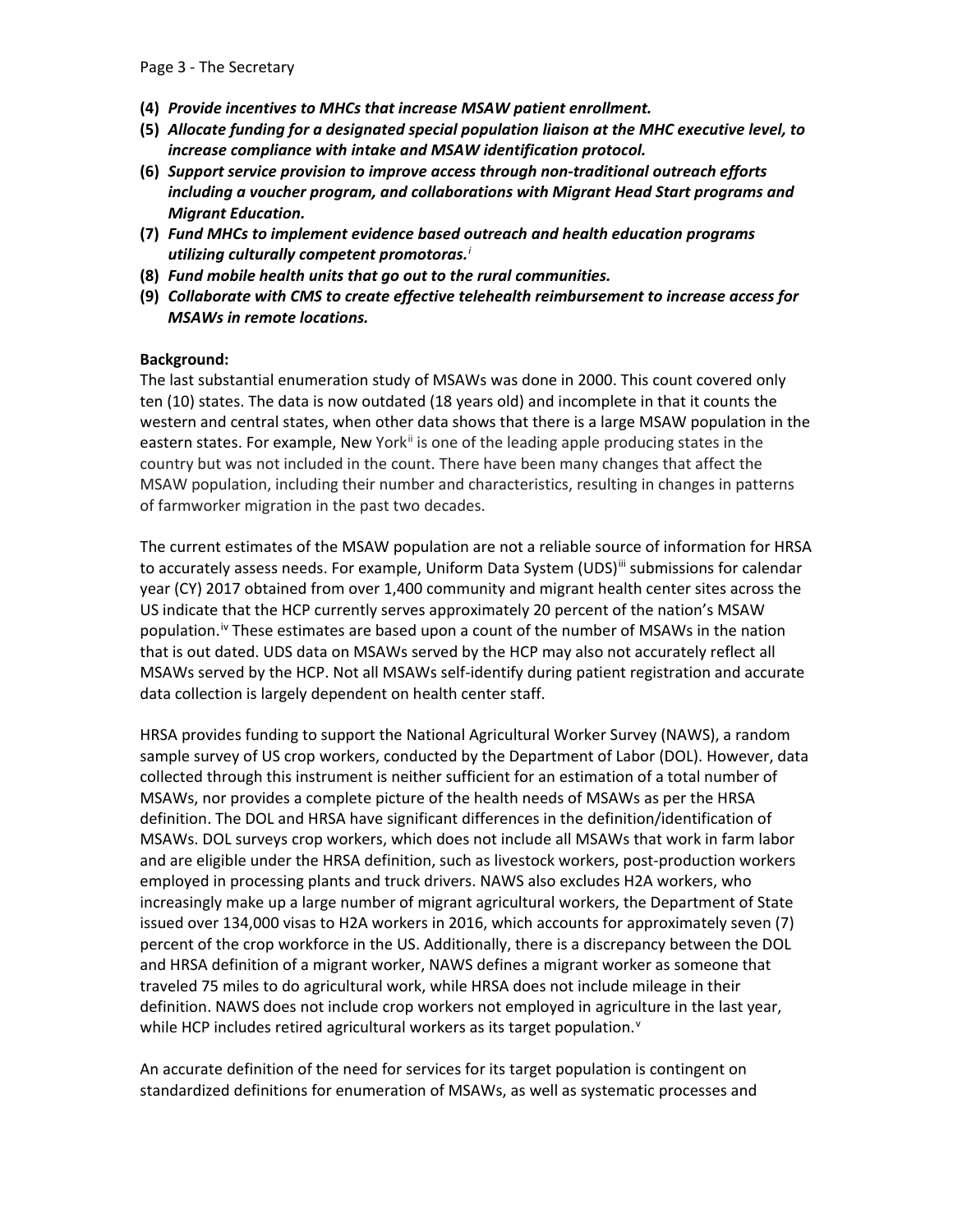procedures to identify, screen, and refer MSAWs in order to gauge the accurate penetration rate of successful outreach efforts.

## **Recommendation 2**

*The United States (US) is heavily reliant on MSAWs in the agricultural sector to plant and harvest crops. The dependence of large agricultural companies on seasonal labor creates many employment opportunities for MSAWS in the agricultural sector, but also presents opportunities for exploitation of labor. The Council recognizes the important role that the HCP, with its network of health centers located across the US, can play in advancing the three key strategies set forth by the HHS Strategic Plan.[vi](#page-9-0) The anti-trafficking mission for the plan includes raising awareness to help identify victims; getting victims connected to restorative services; and equipping community organizations to help victims become survivors. The Council recommends that in alignment with the HHS Strategic Plan, HRSA support HCP grantees to:*

- *(1) Raise awareness of labor trafficking by increasing health center capacity to better identify victims of labor trafficking. This may include:*
	- *Training staff (front office and clinical) to appropriately screen, identify and refer people who are or have been trafficked. Training should include but not be limited to:*
		- *Knowledge that trafficking is a reportable offense by all clinic staff.*
		- *Ongoing training on the intersection of mental health and trafficking, to increase staff capacity to support MSAWs in socially determined circumstances (lost wages, false promises, long hours, exploitation, etc.)*
		- *Equipping staff and providers with resources and tools such as those created by the National Human Trafficking Center[vii](#page-9-0).*
		- *Supporting provider capacity building and practice improvement by providing continuing medical credits for trafficking victim identification.*
	- *Expand outreach services to better identify MSAWs and provide information about medical, mental health and other support services available. Outreach must necessarily include going to farms and offering point-of-contact services, which are often the only option for establishing contact with MSAWs due to lack of transportation, inability to miss work and other barriers to care.*
	- *Provide victims primary care and mental health services.*
- *(2) Link MSAWs who have been trafficked/exploited to restorative services by:* 
	- *Expanding the number of health center medical-legal partnerships by providing grantees technical assistance on how to create or leverage partnerships and establish referral pathways.*
- *(3) Establish collaborations with federal and non-federal partners engaged in anti-trafficking efforts to increase capacity of all agencies/organizations to better serve MSAWs and ensure consistent access to health and enabling services by:*
	- *Utilizing and disseminating the vast array of resources and trainings made available by the Office on Trafficking in Persons within the HHS Administration for Children and Families.*
	- *Working with community based organizations such as Justice at Work; HEAL Trafficking and Alliance to End Slavery in their endeavors to help victims become survivors.*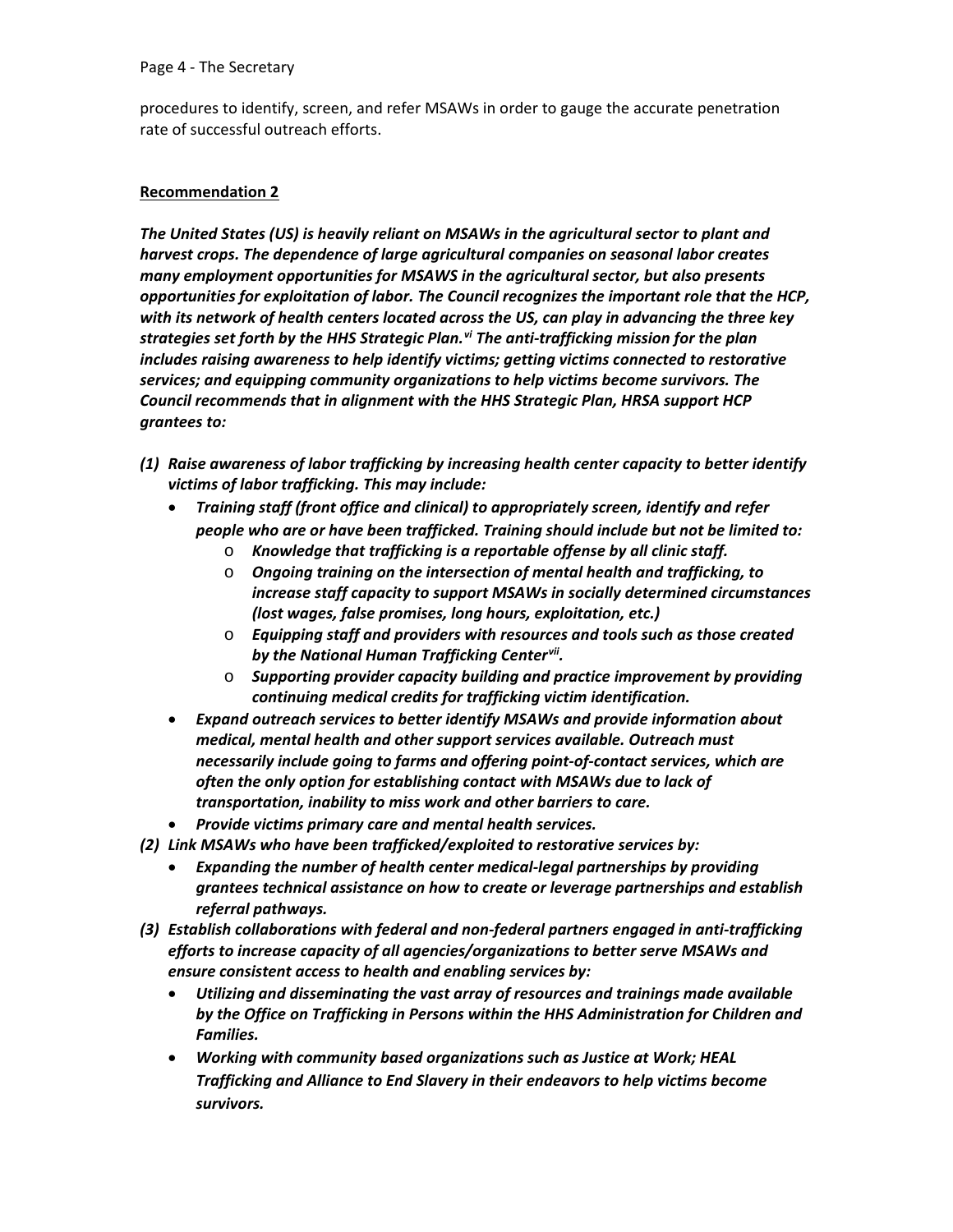#### Page 5 - The Secretary

• *Collaborate with local workforce programs, Migrant Head Start and Migrant Education to cross train staff in screening, identification and referral for victims of trafficking.* 

## **Background**

The HHS 2018-2022 Strategic Plan*,* under Strategic Objective 3.2 to safeguard the public against preventable injuries and violence or their results, includes the charge to:

*"Assess and increase the capacity of medical and behavioral health practitioners, nonprofits, faith-based and community organizations, licensed social workers, child welfare professionals, housing authorities, and public health agencies to provide comprehensive and survivor-informed services for victims of human trafficking."[viii](#page-9-0)*

Persons who are trafficked in agriculture are unlikely to report violations because of the fear of dismissal, threats to notify the police or IRS, isolated housing and other forms of exploitation. The Typology of Modern Slavery: Defining Sex and Labor Trafficking in the United States, by Polaris<sup>[ix](#page-9-0)</sup> gives the most complete listing of the many forms of human trafficking in the United States. Although most attention is paid to trafficking related to the sex trade, there are over two dozen types of modern slavery. Of particular interest to this Council are forms of trafficking related to agriculture in the broadest definition of that term. These include agriculture and animal husbandry, landscaping, forestry and logging. Trafficked agricultural workers are subjected to abuses including*:* underpayment, longer work shifts, limited or no breaks, lack of restroom facilities located in close proximity to work, no shelter from the sun, pesticide and heat exposure, limited access to water, etc. Other examples of exploitation include sexual harassment, including demands for sex and assault. *[x](#page-9-0)*

While trafficking is a reportable offense, there are challenges with identifying cases of labor trafficking. Labor trafficking victims are harder to identify than sex trafficking victims, given that international victims may be mistaken for smuggled immigrants. Further, the victimization of labor trafficking victims (many of whom are male) may be seen as less compelling than that of sex trafficking victims (many of whom are young women).<sup>[xi](#page-9-0)</sup> A study conducted by the National Institute of Justice to examine labor trafficking among MSAWs in North Carolina found that at least 25 percent of the workers experience labor trafficking, and approximately 30 percent workers experience other abuses, including restrictions of movement, passport confiscations, threats and verbal abuse.<sup>[xii](#page-9-0)</sup>

MSAWs who are victims of labor trafficking may lack access to health care, (including immediate medical attention, sexual assault evaluations, substance use disorder counseling), emergency housing, food, and clothing. Commonly overlooked medical problems that agricultural laborers sustain include chemical burns from pesticides, resulting respiratory problems, infertility and birth defects. If access to health services is not consistent or reliable, individuals may face dire health and mental health consequences.

# **Recommendation 3**

*The Council recommends that HRSA explore diverse avenues for recruiting and retaining a quality, skilled workforce. Improving the rural-urban maldistribution of the healthcare workforce is critical to an equitable availability of the advances of modern healthcare to rural*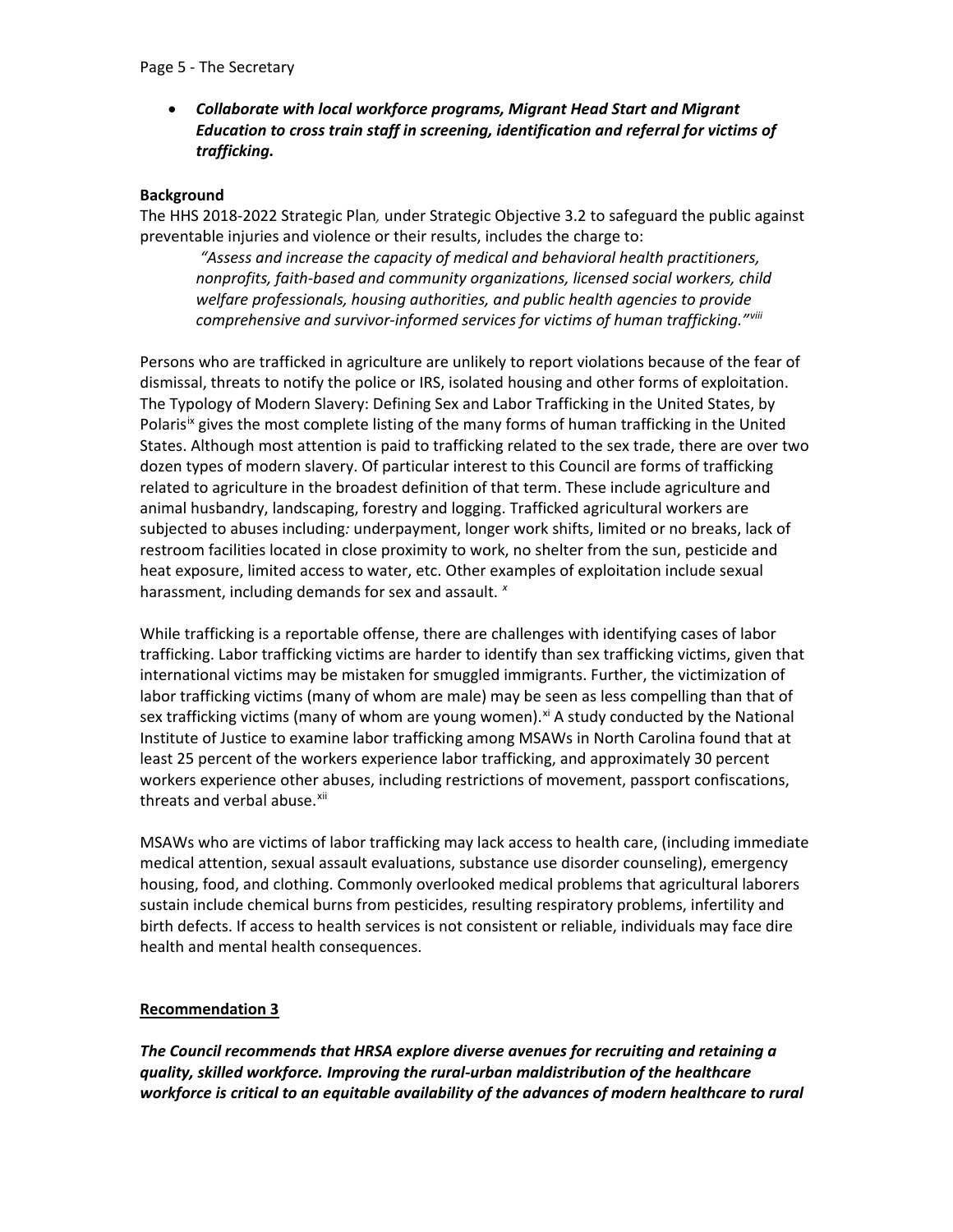*and underserved populations, including MSAWs. Addressing provider shortages and maldistribution in the rural healthcare workforce would require a multifaceted approach including:* 

- *(1) An expansion of the National Health Service Corps (NHSC) to recruit and retain sufficient numbers of primary care medical, dental, and mental and behavioral health professionals to adequately staff HCP grantees located in rural and underserved areas. The expansion initiative can be strengthened by including additional dimensions including but not limited to the following:*
	- *Create academic opportunities in rural areas to recruit rural students to health careers, empasizing a high value in "growing its own" to attract students from highneed areas and to educate and train them with the hope that they will return to those areas to practice.*
	- *Establish rural regional centers for health workforce development in medically underserved and health professions shortage areas. The goal of such center would be to develop local academic and community talent with an emphasis on recruiting minority, and economically and educationally disadvantaged students.*
	- *Provide rural training opportunities for current clinicians, and clinical training opportunities for allied health professionals, medical and nursing students.*
	- *Provide subsidies and incentives to recruit and retain rural physicians and other healthcare providers over and above loan repayment, such as a signing bonus.*
	- *Expand the occupations that NHSC currently supports to include allied health professionals.*
	- *Address the need for bilingual and bi-cultural providers, especially for behavioral health providers.*
	- *Licensure reciprocity and reimbursement across state lines to facilitate care provision using telemedicine.*
- *(2) Targeted funding to support ongoing research for long-term evidence based solutions for improving recruitment and retention of an evolving rural health workforce, which includes:* 
	- *Original research to identify factors that influence health workforce recruitment, retention and professional development in rural areas, such as:*
		- *Identifying and defining training needs by provider type, and how and where the training should be made available.*
		- *Social determinants/contexts that influence retention and attrition of providers.*
		- *Identifying key resources currently not available, but that would increase provider retention.*
		- *Identifying rural care provision needs and evaluating types of providers needed to fulfill the specific need.*
	- *Going beyond the traditional medical model to study functions/roles fulfilled by each provider type in the care delivery system and audit all available technology solutions to support their role are necessary to forecast future workforce needs, and plan for evidence based workforce development.*

### **Background**

Approximately one-fifth of the nation's population lives in rural areas,<sup>[xiii](#page-9-0)</sup> but only about onetenth of the nation's physicians are located there. Xiv This is considered to be one reason rural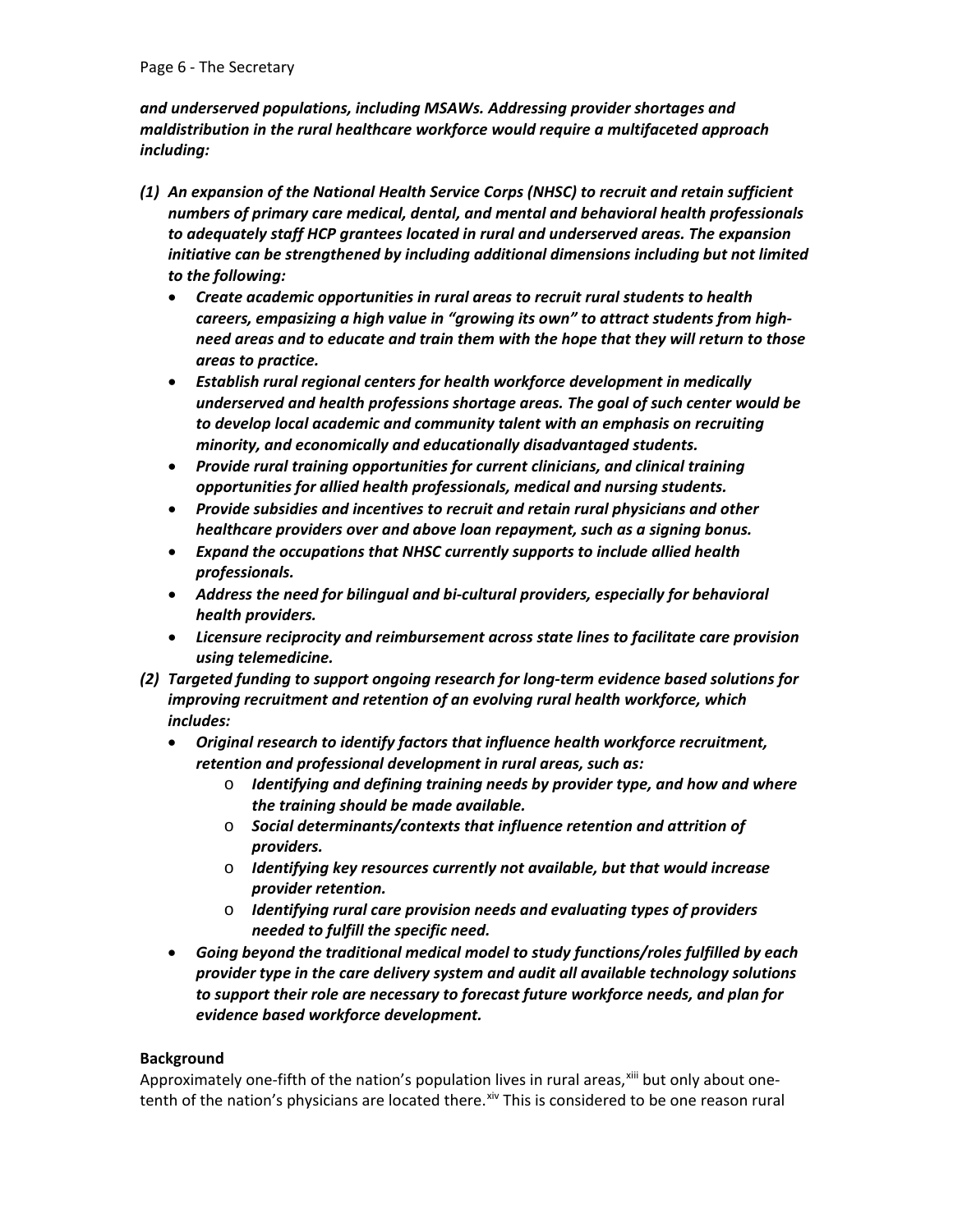#### Page 7 - The Secretary

Americans have higher rates of death, disability and chronic disease than their urban counterparts. Of the 2,050 rural U.S. counties, 77 percent are designated as health professional shortage areas. It is estimated that approximately 4,000 additional primary care practitioners are needed to meet current rural health care needs. Key workforce challenges include potential shortages and oversupply, resulting in a maldisribution of providers especially in oral and behavioral health occupations. National data indicates that there are many providers in the U.S., but state and local data shows that providers are not necessarily practicing where they are most needed. Insurance and reimbursement rates are also key factors contibuting to the maldistribution of providers in addition to limited workforce diversity, and failure to use health workers to the maximum potential offered by their education and skills. There is an urgent need to assess the impact of a changing health care system on the need for individual health occupations, in order to have comprehensive data to inform future health workforce decisions.

In the current conditions, most future health professionals come from urban areas as rural students often face inadequate preparation in keystone math and science topics that facilitate students towards medical careers. $^{x}$  A general decline in the number of medical students entering family medicine, internal medicine, and general pediatrics is having a more pronounced impact in rural locations.<sup>[xvi](#page-9-0)</sup> An increase in the number of clinicians that complete medical training such as residency and internship programs in rural areas may help to oversome the decline.

Relatedly, recruitment and retention challenges on account of a smaller number of rural health professional training sites, and lower reimbursement rates make it challenging to recruit physicians to rural communities. Non-physician providers – primarily physician assistants (PAs) and nurse practitioners (NPs) – have been major components of the rural health workforce, but the proportion of PAs entering generalist practice has declined, and the number of NPs has fallen dramatically in recent years,<sup>[xvii](#page-9-0)</sup> further exacerbating rural workforce shortages. Turnover is the turnover cost per nurse is at least double the nurse's salary.<sup>[xviii](#page-9-0)</sup> also very expensive in health care and demands an all out effort towards retention of rural providers. For example, the American Organization for Nurse Executives has determined that

BHW, HRSA works to strengthen the nation's health workforce, connecting skilled professionals to communities in need by developing, distributing, and retaining a competent health workforce. The National Center for Health Workforce Analysis (NCHWA), BHW conducts research on a broad range of issues to inform BHW program planning, development, and policymaking, including using HRSA's Health Workforce Micro-Simulation model to produce estimates and projections of the current and future supply of providers in health occupations.<sup>[xix](#page-9-0)</sup> NCHWA efforts ensure ongoing research and provide technical assistance on collection, analysis, and reporting of health workforce data related to health equity, emerging health workforce issues, and allied health professions such as the first-ever analysis of demand for community health workers. The current and future success of the HCP network of health centers that served over 27 million patients in 2017 is critically dependent on the availability of a well-qualified health workforce, committed to serve in the nations underserved areas.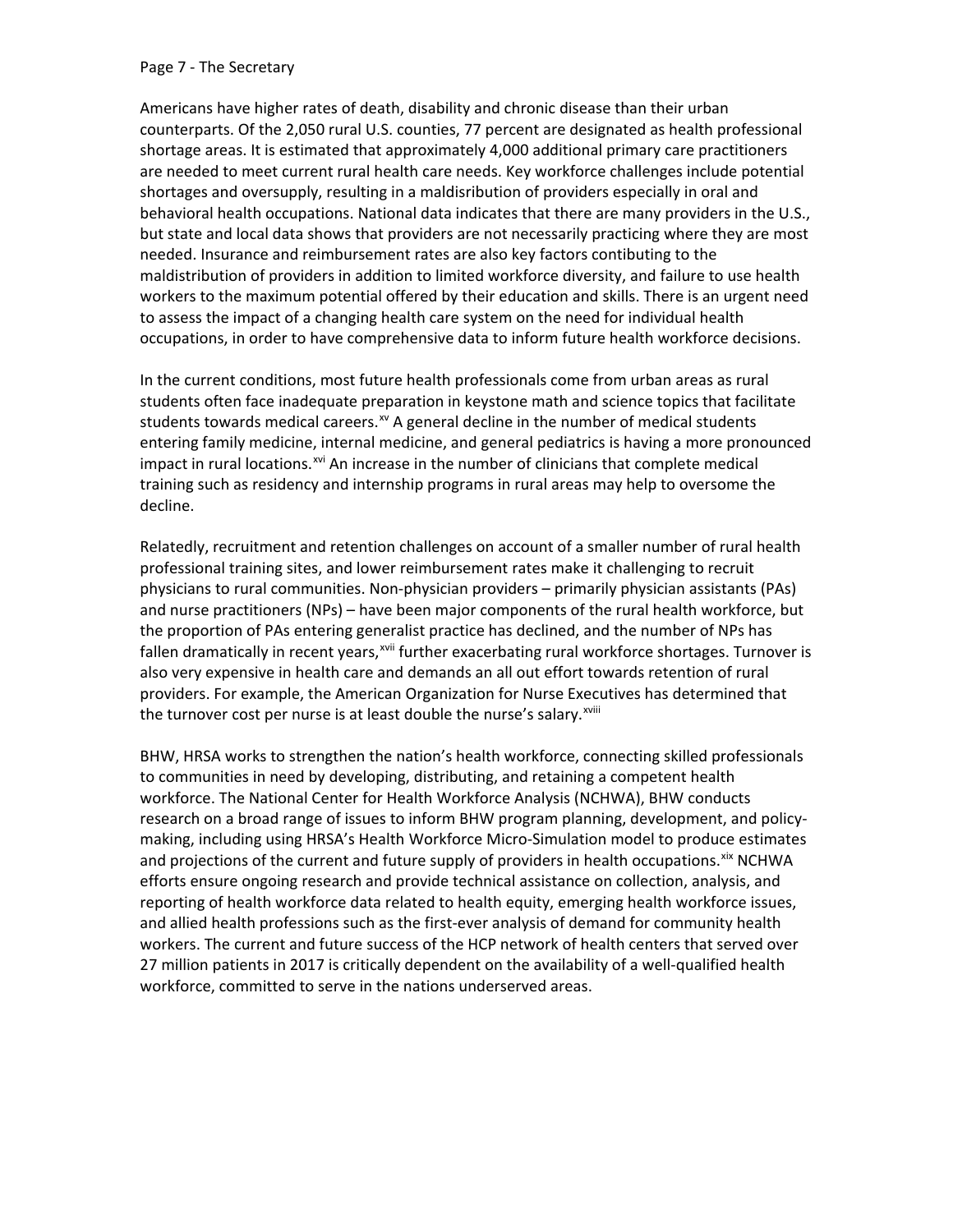### **Recommendation 4**

*The Council recommends that HRSA prioritize investing in an initiative to bolster MSAW health literacy to improve the quality of care and health outcomes. The HHS Strategic Plan Objective 1.2[xx](#page-9-0) calls on HRSA to provide health information in culturally appropriate and health-literacyappropriate levels, and in alternative formats, such as in languages other than English, to improve access to health information. The degree to which individuals have the capacity to obtain, process, and understand basic health information and services needed to make appropriate health decisions will drive patient engagement in self-management of disease, disease prevention activities and adherence to treatment regimens. Improving MSAW health literacy would be best accomplished through multi-sector efforts that bring together health center providers and staff, local communities, patients and families. The Council recommends including the following implementation considerations/efforts in the initiative: (1) Health literacy efforts that follow a bidirectional approach – for providers as well as patients. To improve patient outcomes all stakeholders need to have a clear understanding of the importance of health literacy in working with MSAWs. To this end, health centers should invest in training providers and staff in:* 

- *Effective communication methods for delivering patient-centered health information and services/care.*
- *Motivational interviewing, trauma informed care, and social determinants of health.*

*(2) Patients with limited English proficiency receive access to accurate and actionable health information in the language they are proficient, in order to make informed decisions about their health and health care.* 

*(3) Ensure that health center infrastructure supports patient-engagement strategies, and services are delivered in ways that are understandable and beneficial to health, and quality of life.* 

*(4) Continuity of care is maintained for highly mobile patients, using tools such as Health Network[xxi](#page-9-0) to maintain a patient in care until they no longer need a treatment modality, or are safely under the care of another health provider.* 

# **Background**

The HHS National Action Plan to Improve Health Literacy is key to the success of our national health agenda and is based on two core principles: (1) All people have the right to health information that helps them make informed decisions, and (2) Health services should be delivered in ways that are easy to understand and that improve health, longevity, and quality of life.<sup>[xxii](#page-9-0)</sup> Culture and language affect the relationship between the individual, health care providers, and the health care system. Health literacy is the degree to which individuals have the capacity to obtain, process, and understand basic health information and services needed to make appropriate health decisions. An individual's health literacy level affects their ability to navigate the health care system, including filling out complex forms and locating providers and services; willingness to share personal information, such as health history, with providers; and engage in self-care and chronic-disease management. Patient engagement is critical to improving health outcomes and to the success of value-based care. This engagement depends on the patient being health literate.

Patient-centered care is clinical care that is "respectful of, and responsive to individual patient preferences, needs and values<sup>xxiii</sup>" Patient-centered care is necessarily driven by clear communication and understanding between provider and patient. It is important to recognize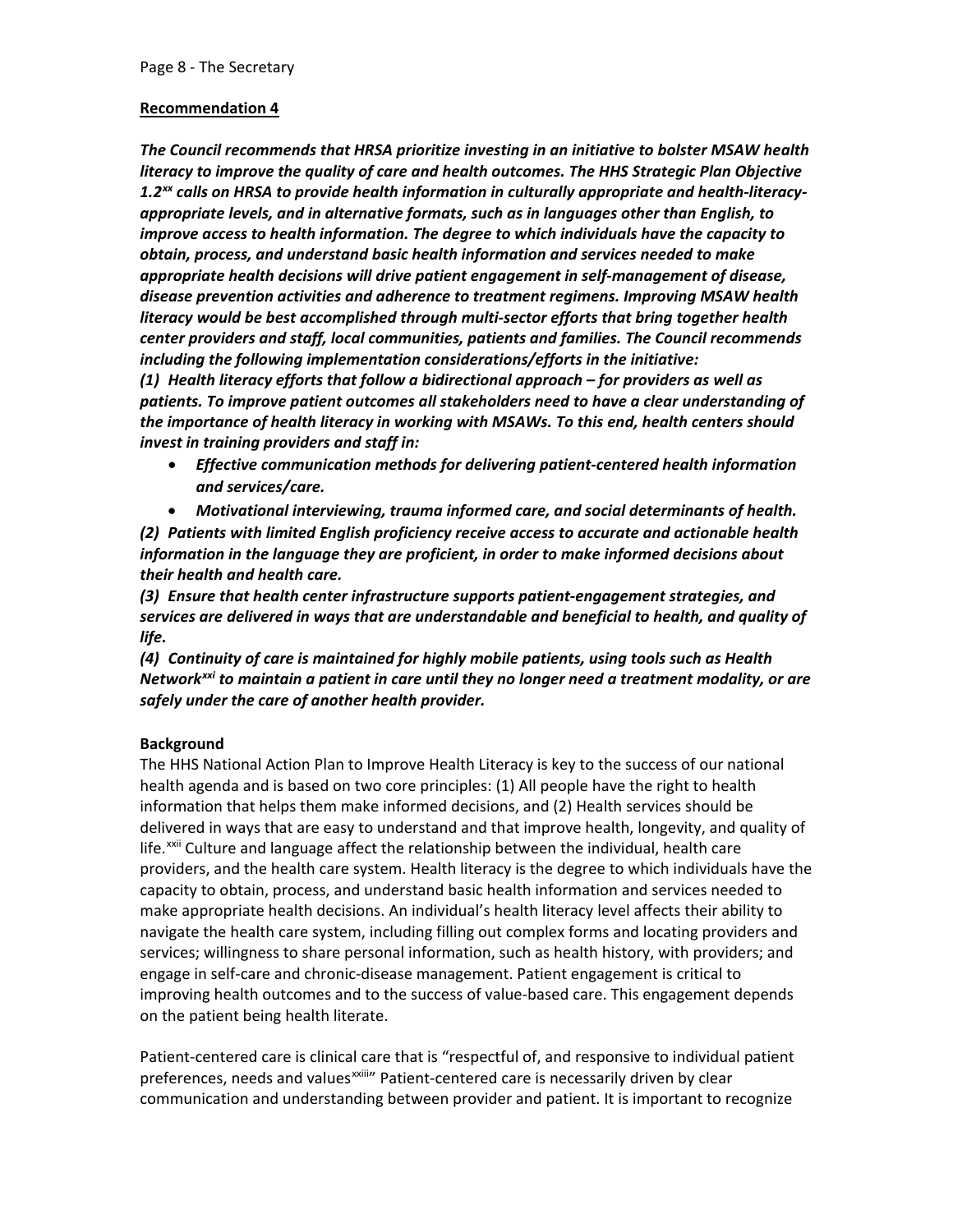### Page 9 - The Secretary

that diversity within a language across cultures and nationalities can complicate efforts to communicate effectively. Clear communication that is culturally and linguistically appropriate is key to providing quality health services. It is critical for providers to understand their patients' cultural background and what is important to them. Without adequate training, it can be challenging to find culturally relevant ways for providers to communicate important clinical information to patients as well as more abstract concepts like advance directives, living will, power of attorney, or surrogate decision-making.

Health literacy must be an important component of provider training curriculum because effective communication is essential to establishing doctor-patient trust, which is important for addressing barriers to patient outcomes. Exploring the barriers to the access, initiation, navigation and receipt of healthcare by MSAWs is also important to achieving patient engagement. Improving health literacy is critical to achieving the objectives set forth in *Healthy People 2020* and, more broadly, key to the success of our national health agenda.

## **Closing**

We extend our appreciation for the honor of serving on the National Advisory Council on Migrant Health. The Council recognizes the essential role that agricultural workers play in our economy and in our countries domestically produced food supply. We also recognize the complexity of the needs of the individuals, and the enormous efforts already being implemented by HHS. We thank the Secretary for your service, for your support of our efforts to date, and for consideration of our current recommendations.

Sincerely,

Adriana Andres-Paulson, MSW Acting-Chair, NACMH

cc: George Sigounas, Ph.D., MS James Macrae, MA, MPP Jennifer Joseph, Ph.D., MSEd Esther Paul, MBBS, MA, MPH

References